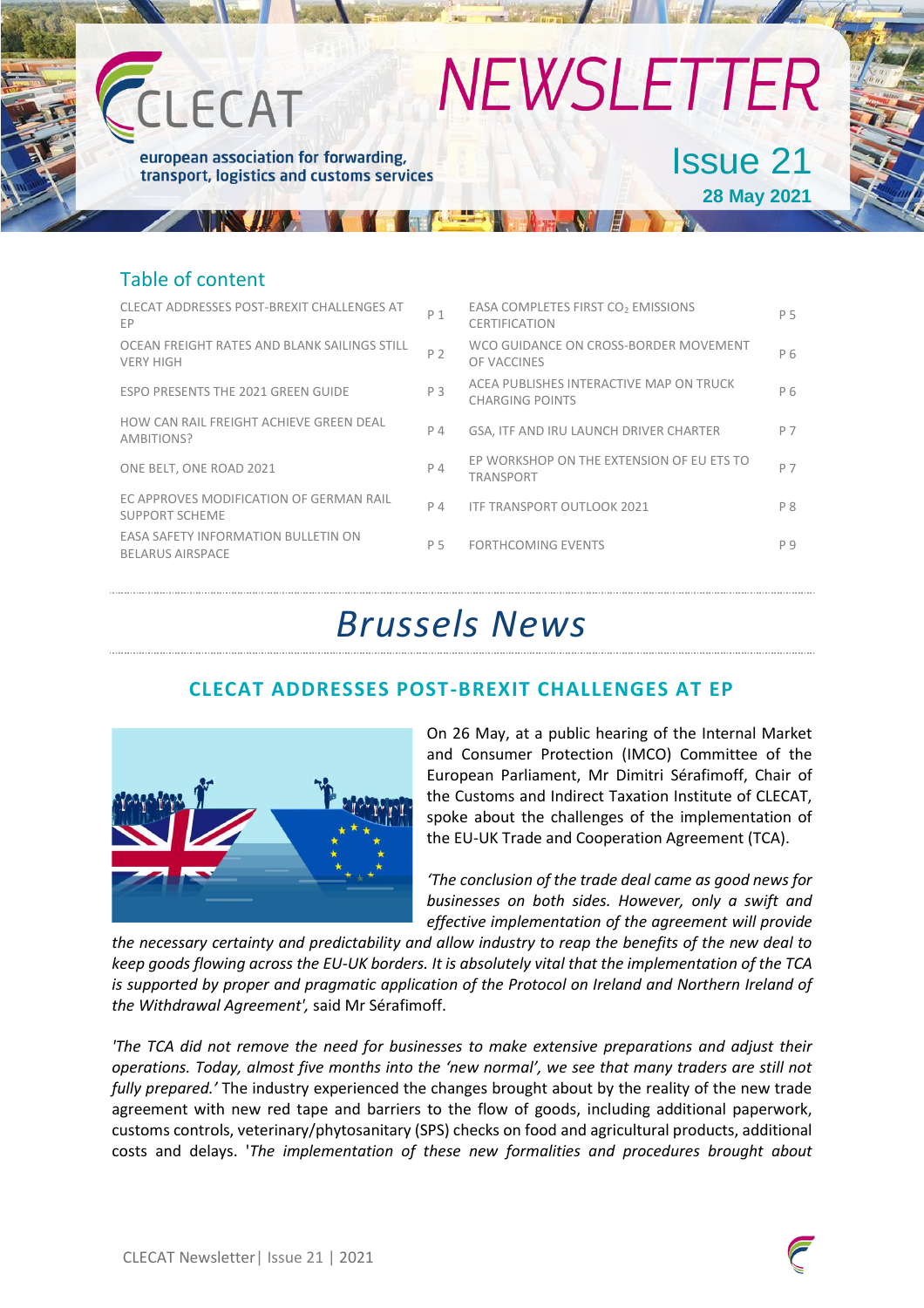*numerous practical challenges for supply chains which will certainly take time to overcome. But seamless trade across the Channel is a thing of the past.'*

As the UK has not yet fully rolled out its border controls on EU imports, with EU goods entering Great Britain with minimum controls, there will be more challenges upcoming with pre-notification requirements on EU imports of certain goods subject to SPS controls in Great Britain, and full customs declarations at the time of import for all goods. CLECAT continues to stress the need for governments and businesses to make preparations in a timely manner to avoid unnecessary delays and operational chaos.

CLECAT further identified a number of areas where further discussions or guidance are needed from the EU and the UK to improve bilateral trade and provide the much-needed ease for businesses. This relates to the need for common SPS standards which will support agri-food supply chains, cooperation on customs security to facilitate legitimate trade, as well as a more pragmatic approach to rules of origin and associated procedures.

CLECAT's briefing paper for the European Parliament is available [here.](https://www.clecat.org/media/clecat-briefing-on-eu-uk-tca-implementation.pdf)

# *Maritime*

### **OCEAN FREIGHT RATES AND BLANK SAILINGS STILL VERY HIGH**

In an **article** published in Lloyd's Loading List yesterday, Will Water writes that a further 9% surge this month means average contract prices are up by more than one third since this time last year and the start of 2021. All major trade corridors have seen rates growth, 'and much of it spectacular' across the first five months, with Far East export and European imports leading the way – both up by over 50%, he highlighted.



Xeneta CEO Patrik Berglund explained that 'A lack of equipment and the ongoing ramifications of coronavirus, added to unforeseen factors such as the blocking of the Suez Canal, have squeezed supply chains, pushing capacity to bursting point. 'This leaves stressed shippers facing increasingly one-sided negotiations and, even when contracts are signed, the potential of rolled cargos and broken agreements as operators take advantage of massively lucrative spot rates. With carriers blanking sailings to manage capacity, added to continuing high demand and

reduced retail inventories, it's difficult to see the prospect of any immediate rates relief on the horizon'.

Earlier this week Will Waters [reported](https://www.lloydsloadinglist.com/freight-directory/news/Blank-sailings-point-to-ocean-space-shortages-well-into-the-summer/79145.htm#.YLD9e43is2x) that analysis by logistics visibility specialist project44 of container line sailing cancellations from late April to mid-June show that carriers are cancelling sailings well into the summer. Among the three major alliances, it reports that there is a significant variance in blank sailing rates, with 'certain carriers like HMM skipping ports more often than not, with an average rate of 67%' in the period under analysis. On the other end of the spectrum, CMA CGM posted a 20% average blank sailing rate for the same period, leading Ocean Alliance to achieve the best schedule reliability, in terms of blank sailings. For the 2M alliance, both Maersk and MSC posted a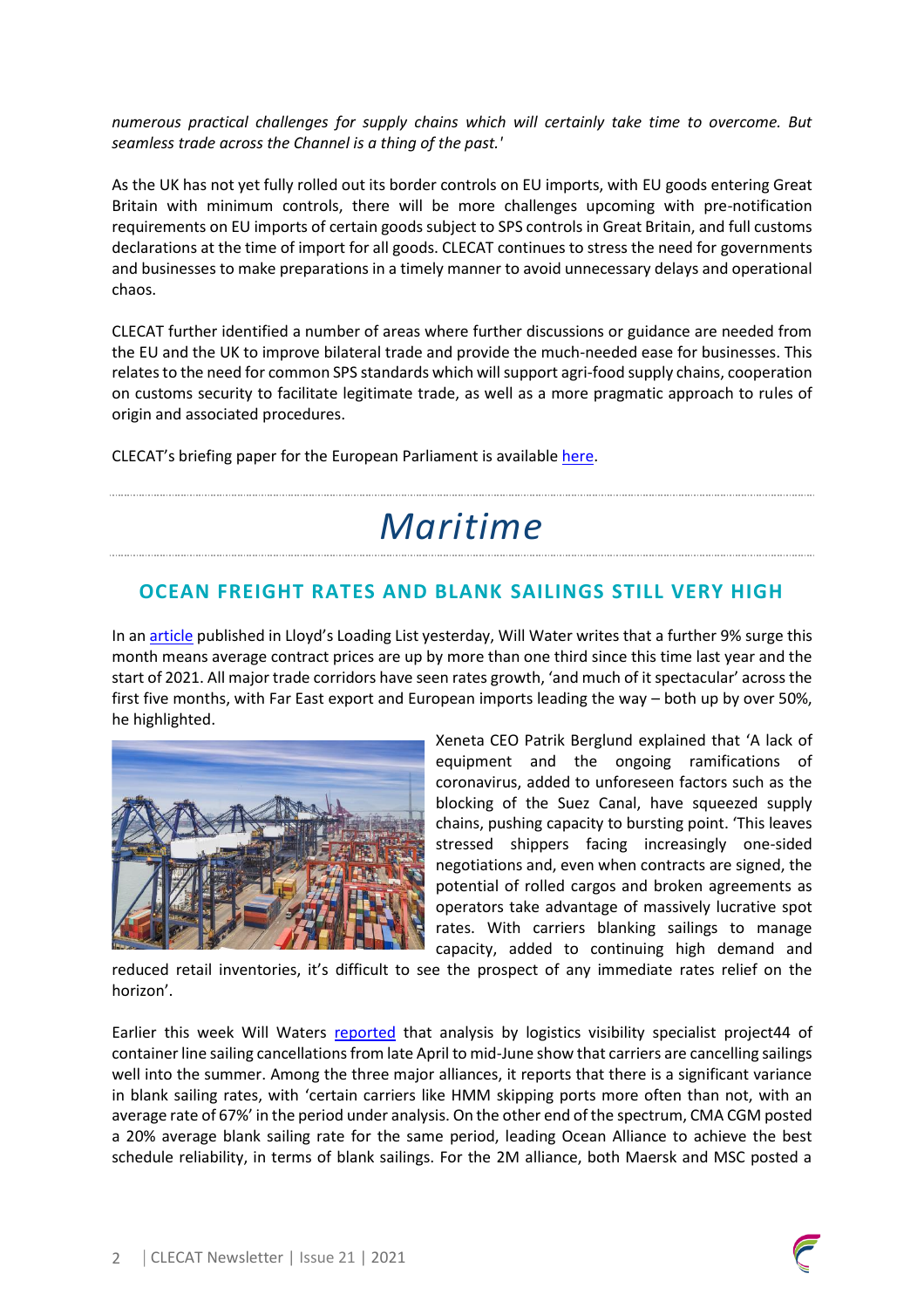weekly blank sailing average of 45%, earning the lowest overall performance for any of the major alliances, project44 reported.

The recent figures are still affected by shipping lines' attempts to recover from the Suez Canal blockage in late March. However, 'one bright spot for shippers is a general reduction in blank sailing rates as schedules move closer towards late June', the analysisreports. With 'maxed-out vessels skipping more ports', project44 is warning shippers 'to adopt proactive supply chain strategies that anticipate delays.' Josh Brazil, Vice-President for ocean markets at project44, commented: 'Not only do blank sailings reduce the number of containers that shippers want to ship out from the affected ports, but they also disproportionately affect lower-paying shippers, with carriers favouring cargo from higherpaying customers. This dynamic could drive up shipping prices further, as competition heats up for limited preferential space on ships.'

Source: Lloyd's Loading List

### **ESPO PRESENTS THE 2021 GREEN GUIDE**

During the last day of the ESPO Conference Regatta 2021, which was joined by CLECAT, the European Sea Ports Organisation (ESPO) presented the key components of the forthcoming 2021 Green Guide. The Guide comes as ports are increasingly undertaking greening efforts and provides hands-on guidance and advice for ports involved in greening their own activities, whilst outlining how port authorities can help facilitate greening in the wider port area and the local community.

Ports will increasingly be asked to address unfamiliar and novel issues as part of the transition to a greener future. Exchanging experiences, identifying good practices, and learning from each other is more important to ports than it has ever before. The ESPO 2021 Green Guide was created to help address these issues, and provides a handbook developed by ports, for ports towards a green future. Even if the main and primary goal of the Green Guide is to assist Europe's port authorities in realising their environmental and climate agendas and ambitions, the Guide also gives policymakers, local communities and stakeholders unique insight into the ambitions of ports. In addition to the guide, a dedicated database of good green practices in European ports has been developed and is available [here.](https://www.espo.be/practices)



The ESPO Green Guide is divided into three parts. Part I explains the approach of the ESPO Green Guide 2021 by outlining the competences of port authorities and the scope of the greening activities. Understanding the governance and competence of port managing bodies is essential for ports when preparing their pathway to a green future, and when assessing which tools to use. It also helps other port stakeholders and policy makers better understand the port's greening pathway.

Part II provides a "manual" for greening the port. This Guide comes with an extensive dedicated database of green practices provided by European ports.

Part III showcases how ports engage not only in the mitigation of pollution, but also strive to positively contribute to greening the European economy, acting as an important partner in achieving the energy and green transition.

For more information: [Our good green practices \(espo.be\)](https://www.espo.be/practices)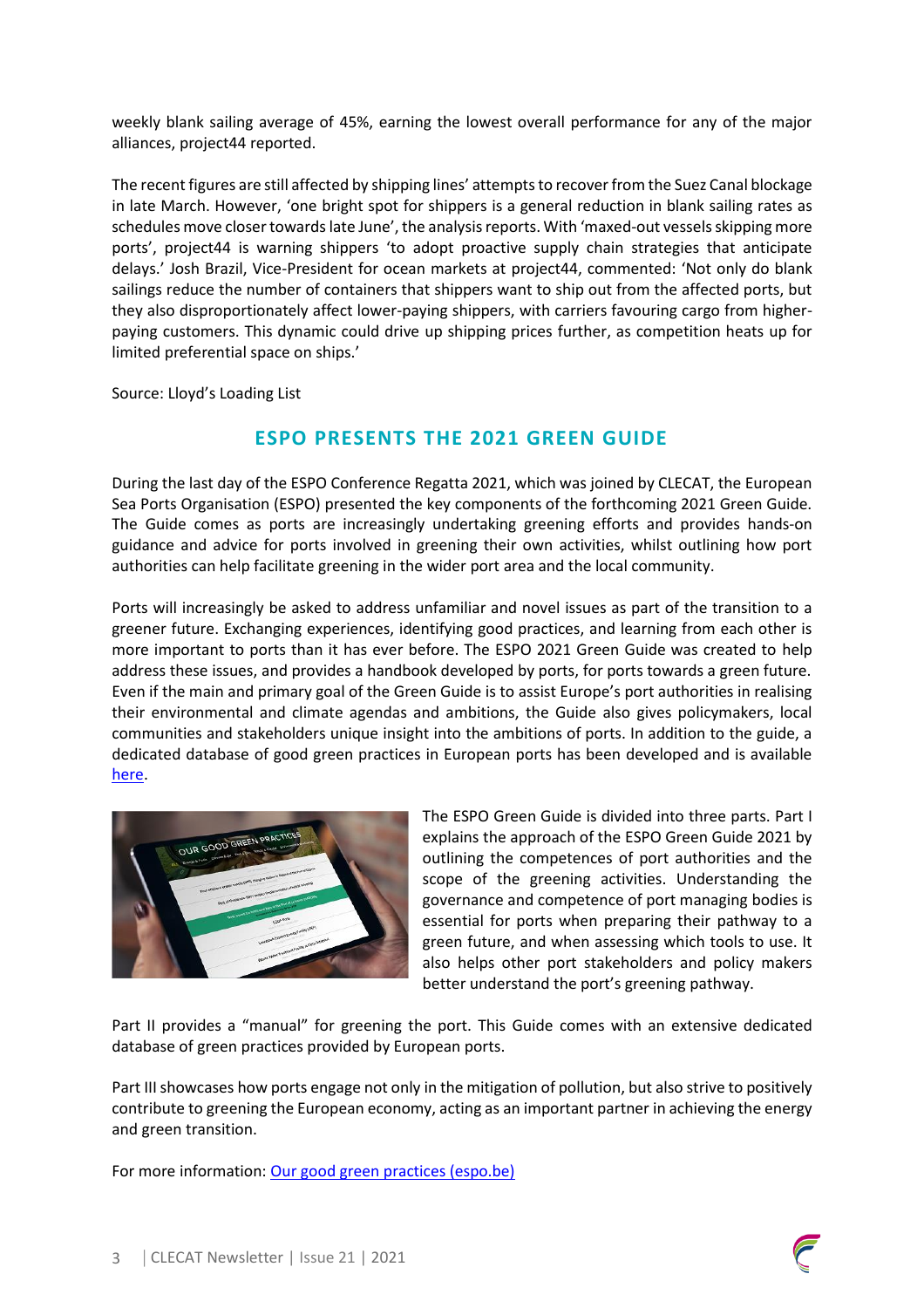### **HOW CAN RAIL FREIGHT ACHIEVE GREEN DEAL AMBITIONS?**

On 20 May, the European Union Agency for Railways (ERA) published its [second report](https://www.era.europa.eu/sites/default/files/events-news/docs/fostering_the_railway_sector_through_the_european_green_deal_-_freight_p.pdf) on fostering the railway sector through the European Green Deal. The report focuses on freight.

In this contribution, ERA advances six clusters of measures to promote rail freight and to develop reliable and seamless connections which should eventually help reaching the ambitious European policy goals. These are:

- to attract more private investments by ensuring a level playing field for all transport modes;
- to take full advantage of technological developments;
- to develop a green logistic chain through a multimodal strategy;
- to be more market-oriented by facilitating the access to the rail offer;
- to put the customer as the central focus; and
- to increase leadership by building a global vision of the logistics' chain impact.

Source: [ERA](https://www.era.europa.eu/sites/default/files/events-news/docs/fostering_the_railway_sector_through_the_european_green_deal_-_freight_p.pdf)

### **ONE BELT, ONE ROAD 2021**

TIMCONSULT, a Transporeon Company has published a report on rail transport on the Eurasian Land Bridge. The report seeks to address how China's One Belt, One Road project has been influenced by the massive shifts in global shipping over the last year. It also explores the impact of the recent global disruptions on the trade imbalance between China and Europe, particularly on the different shipping modalities.

Overall, while sea transport continues to dominate China-Europe trade, rail transit has shown massive growth in recent years. Despite the recent economic challenges caused by the COVID-19 pandemic, the modal shift to rail has boosted the volume of rail transport. However, in the past year, the Eastbound-Westbound imbalance worsened, leading to a container shortage in China and border congestions in central Asia. An overall decrease in worldwide investments in the One Belt, One Road initiative has led to a decline in Chinese subsidies. Despite numerous benefits, shippers are frustrated by a variety of limitations including the low quality of infrastructure, high idling time and delays, and problems with customs procedures and tariff systems.

For the full report: **Eurasian Land Bridge eBook by Transporeon** 

### **EC APPROVES MODIFICATION OF GERMAN RAIL SUPPORT SCHEME**

On 25 May, the European Commission approved, under EU State aid rules, the modification of an existing German aid scheme to support rail freight operators in Germany by partially compensating track access charges. The amended scheme, which includes a budget increase, and a further reduction of the track access charges due by rail freight operators, shall contribute to reducing road congestion and  $CO<sub>2</sub>$  emissions. At the same time, it shall mitigate the effects of the coronavirus outbreak on the German rail freight sector.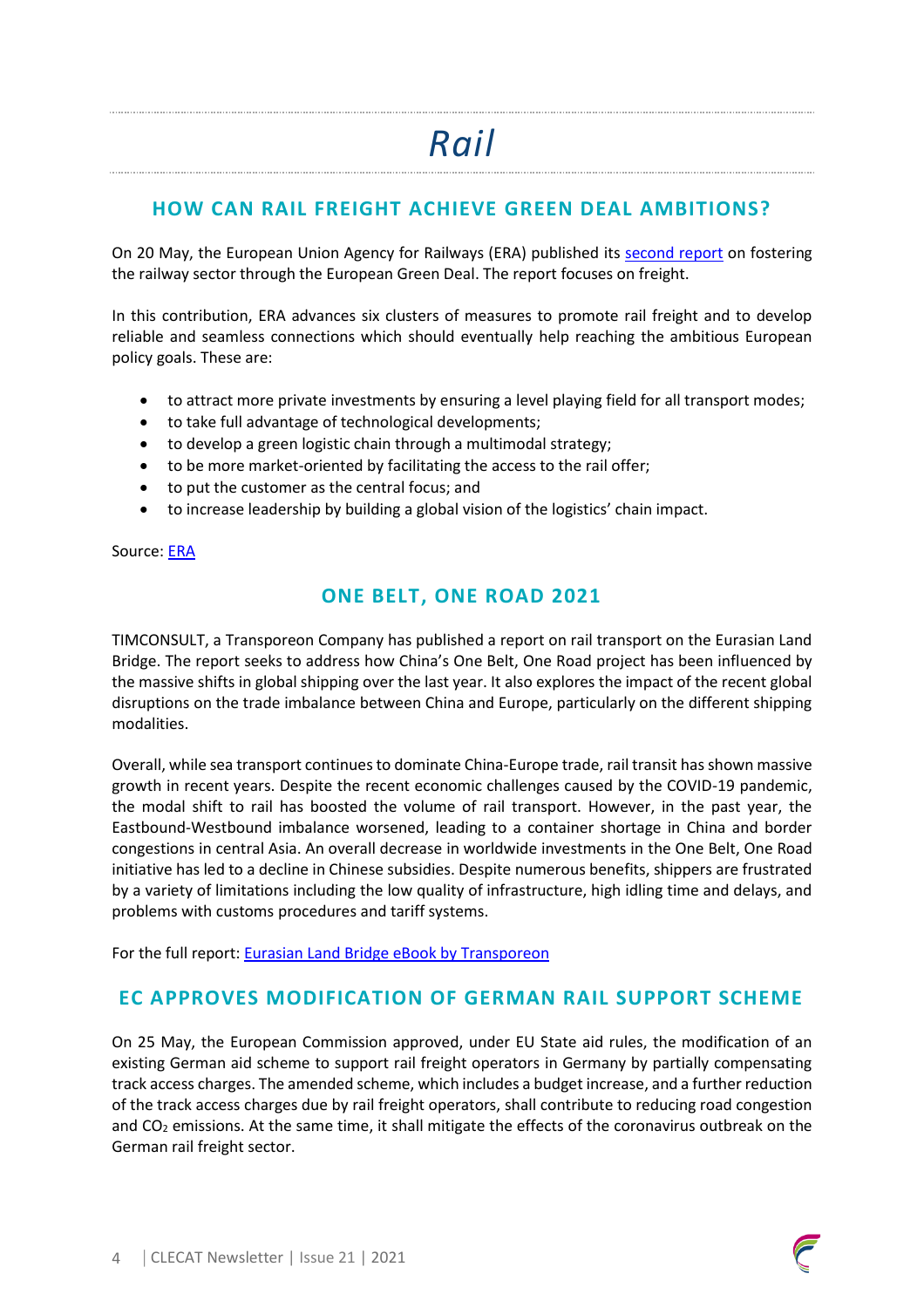In [December 2018,](https://ec.europa.eu/commission/presscorner/detail/en/ip_18_6747) the Commission approved a scheme to promote the shift of freight traffic from road to rail. On 7 May 2021, Germany notified the following modifications to the scheme: (i) an increase in budget for the year 2021, from €350 million to €567 million; and (ii) an increase in the maximum compensation that rail freight operators can receive which, depending on the distance covered, could go up to an estimated 98% of their track access charges (compared to 45% under the current scheme). The other elements of the existing scheme, including its overall duration, will remain unchanged.

The Commission assessed the modified scheme under EU State aid rules, in particular the 2008 Commission [Guidelines on State aid for railway undertakings.](http://eur-lex.europa.eu/legal-content/EN/ALL/?uri=CELEX:52008XC0722%2804%29) The Commission concluded that the amended measure will facilitate the shift of freight transport from road to rail without unduly distorting competition in the Single Market. On this basis, the Commission approved the modified scheme under EU State aid rules.

Source: [European Commission](https://ec.europa.eu/commission/presscorner/detail/en/IP_21_2610)

# *Air*

### **EASA SAFETY INFORMATION BULLETIN ON BELARUS AIRSPACE**

On 26 May, the European Union Aviation Safety Agency (EASA) issued a Safety Information Bulletin [\(SIB\)](https://ad.easa.europa.eu/ad/2021-10) with respect to operations in Belarus airspace, following the incident involving Ryanair flight FR4978 on May 23, 2021.

The SIB recommends that operators with their principal place of business in one of the EASA member states should avoid operations in FIR Minsk, unless such operations are deemed necessary for safe operations in unforeseen circumstances. Third Country Operators authorised by EASA are also advised, when conducting operations to, from and within the EU, to avoid operations in that airspace unless such operations are deemed necessary for safe operations in unforeseen circumstances.

EASA had contacted the national aviation authorities of the Member States on Sunday to raise awareness of the situation. The national authorities were recommended to pass this information on to their airlines, for inclusion in each airline's own risk assessment process.

Source: [EASA](https://www.easa.europa.eu/newsroom-and-events/news/easa-issues-safety-information-bulletin-operations-belarus-airspace)

### **EASA COMPLETES FIRST CO<sup>2</sup> EMISSIONS CERTIFICATION**

On 26 May, the European Union Aviation Safety Agency (EASA) has for the first time [certified an](https://www.easa.europa.eu/document-library/type-certificates/aircraft-cs-25-cs-22-cs-23-cs-vla-cs-lsa/easaa004)  aircraft for  $CO<sub>2</sub>$  emissions, applying a new process and methodology which provides an assessment of an aircraft's fuel efficiency and therefore of the  $CO<sub>2</sub>$  it emits while in operation.

More precisely, the fuel efficiency in cruise flight is certified, which is influenced by the engines, but also by the aircraft's aerodynamic characteristics and weight. This certification represents a milestone on EASA's roadmap to establish an environmental label for aviation by 2022. Amongst other values, the label will use  $CO<sub>2</sub>$  emissions data to provide a comprehensive assessment of the environmental performance of an aircraft.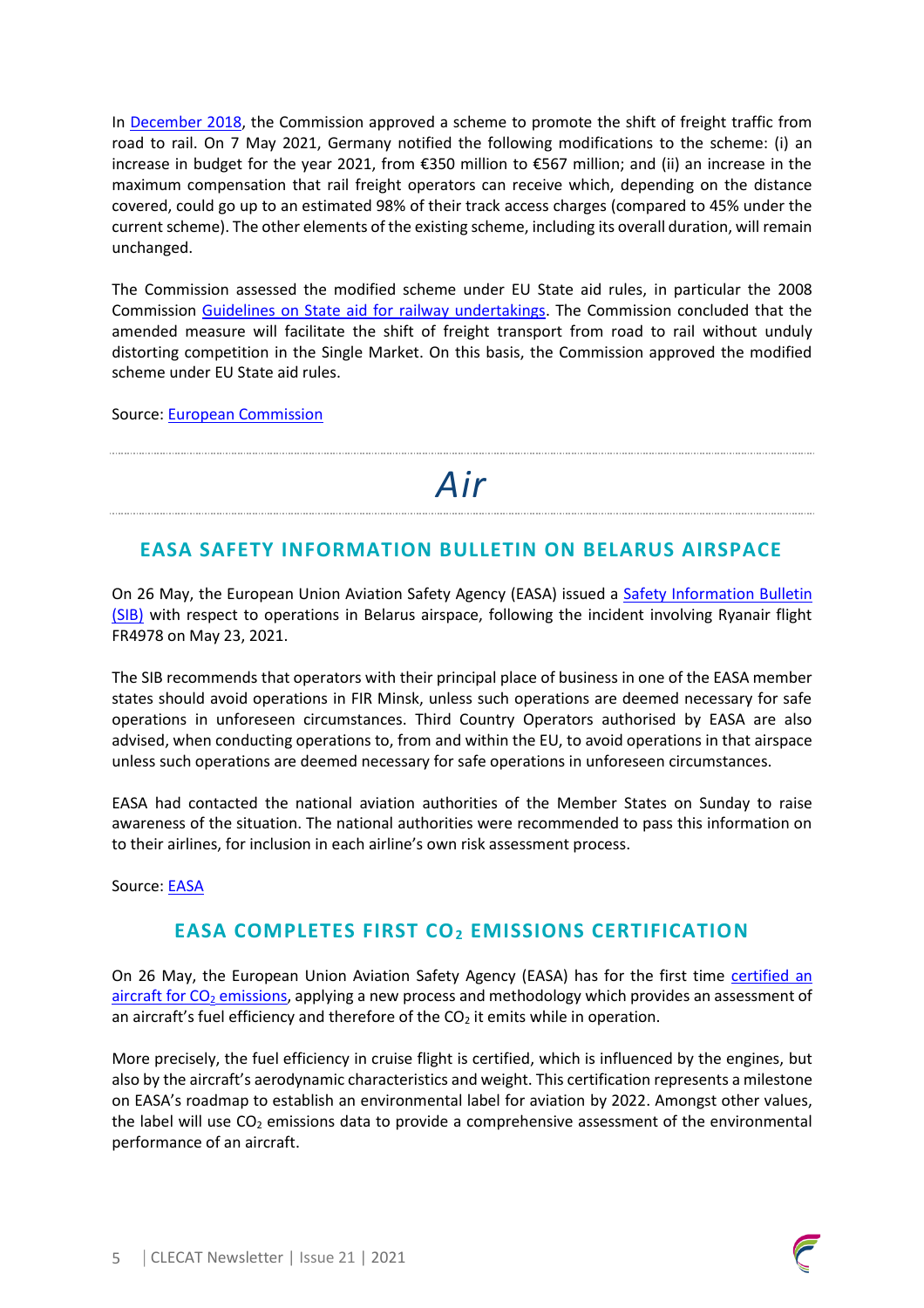Aircraft manufacturer Airbus voluntarily applied for the  $CO<sub>2</sub>$  certification of the A330-900 following a call from EASA in late 2019. The  $CO<sub>2</sub>$  standard was finalised by ICAO CAEP in February 2016, adopted by the ICAO Council in March 2017 and implemented into the EASA Basic Regulation in July 2018. Airbus will be the first manufacturer to apply this certification requirement and its experience is expected to contribute to improving and further developing the standards set by ICAO. Based on various expressions of interest to date, EASA anticipates that more manufacturers will be seeking early CO<sup>2</sup> certification shortly.

Source: [EASA](https://www.easa.europa.eu/newsroom-and-events/press-releases/easa-completes-first-co2-emissions-certification-airbus-a330-900)

## *Customs and Trade*

### **WCO GUIDANCE ON CROSS-BORDER MOVEMENT OF VACCINES**

On 28 May, the World Customs Organization (WCO) published the 2<sup>nd</sup> [edition](http://www.wcoomd.org/-/media/wco/public/global/pdf/topics/facilitation/activities-and-programmes/natural-disaster/covid_19_vaccine/secretariat-note-vaccines_en.pdf?la=en) of the Secretariat Note on the Role of Customs in facilitating and securing the cross-border movement of situationally critical medicines and vaccines that enhances the inaugural version launched on 25 February 2021.



The document contains further guidance on practical ways to implement the measures of the December 2020 [Resolution](http://www.wcoomd.org/-/media/wco/public/global/pdf/about-us/legal-instruments/resolutions/resolution-facilitating-cross-border-movement-of-situationally-critical-medicines-and-vaccines.pdf?la=en) of the Customs Co-operation Council on the Role of Customs in facilitating the cross-border movement of situationally critical medicines and vaccines, a greater number of Members' case studies, and operational guidelines. The guidance outlined in the Secretariat Note draws upon relevant WCO instruments and

tools, Members' good practices and insights gathered as a result of the collaboration with other international organizations, the pharmaceutical industry, logistics providers and other relevant private sector entities.

The Secretariat Note is designed to be a living document that will be enhanced with more Members' practices and further practical guidance as WCO Members and the industry gain experience and share information with the WCO Secretariat on the Customs clearance of COVID-19 vaccines, related supplies, inputs and equipment.

Source: [World Customs Organization](http://www.wcoomd.org/en/media/newsroom/2021/may/the-wco-secretariat-note-on-the-cross-border-movement-of-vaccines.aspx)

# *Road*

### **ACEA PUBLISHES INTERACTIVE MAP ON TRUCK CHARGING POINTS**

The European Automobile Manufacturers Association (ACEA) unveiled a[n interactive map](https://www.acea.be/news/article/interactive-map-truck-charging-points-needed-in-europe-by-2025-and-2030-per) that shows the number of charging points for electric trucks required in Europe (27 EU Member States + the UK) by 2025 and 2030 for each country. According to their estimates, already by 2025, approximately 40,000 battery electric medium‐ and heavy‐duty vehicles will be in operation in Europe. By 2030 this figure will increase to approximately 270,000.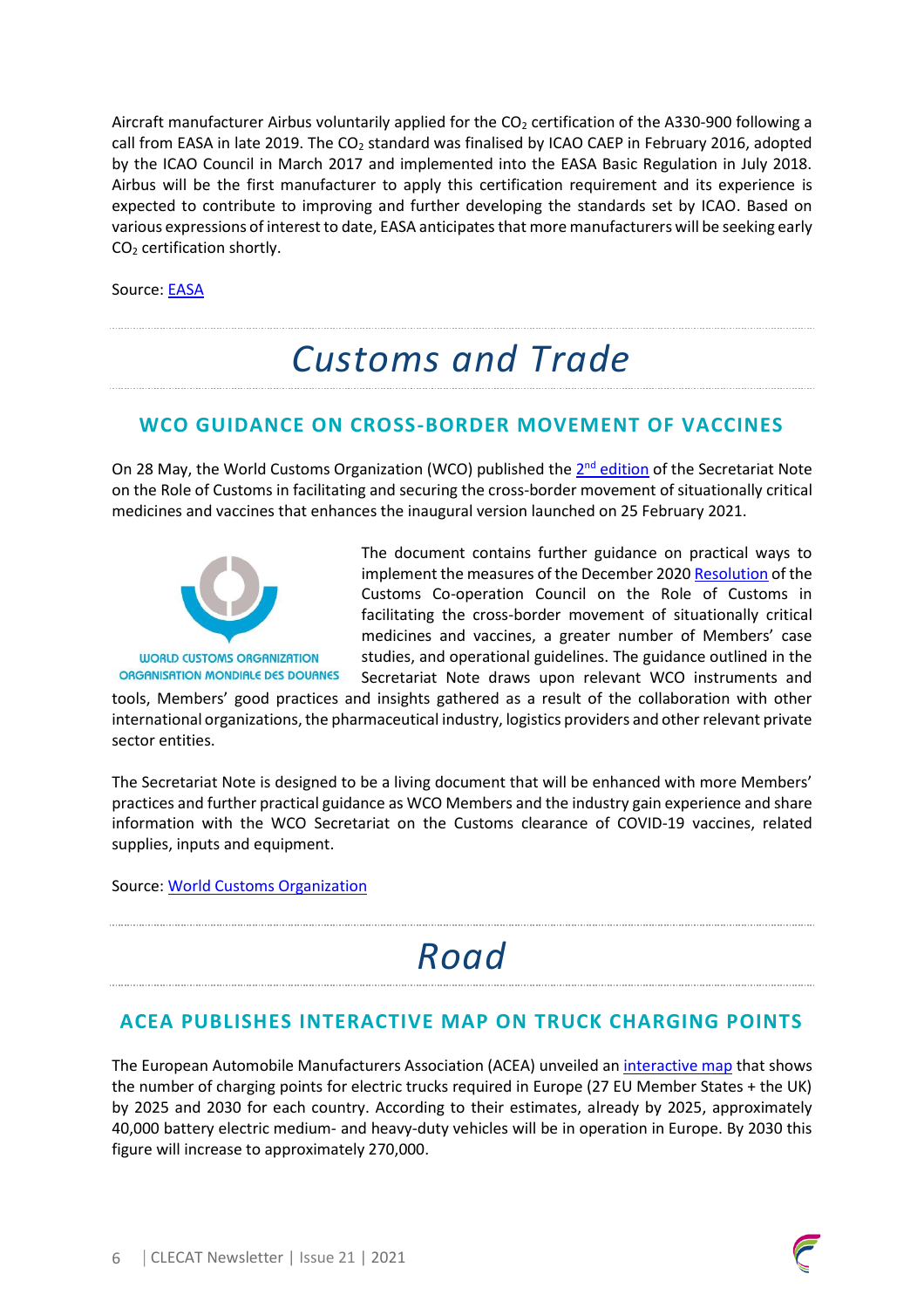

ACEA regrets that the infrastructure needed to charge these electric trucks is missing today and calls for a rapid infrastructure roll-out as part of the review of the Alternative Fuels Infrastructure Directive (AFID). The organisation sets an EU-wide target of 10,000‐ 15,000 (higher power) public and destination charging points no later than 2025, and 40,000‐50,000 charging points no later than 2030. In addition, a target of at

least 40,000 lower power (100 kW) public overnight chargers at truck parking areas along motorways should be set for 2030.

Like CLECAT, ACEA calls for the inclusion of binding targets per Member States for the charging infrastructure roll-out in the revised AFID. In order to take account of the substantially higher power demands of heavy‐duty vehicles, three power categories should be defined: below 350 kW, 350‐500 kW and above 500 kW.

### **GSA, ITF AND IRU LAUNCH DRIVER CHARTER**

On 20 May, the Global Shippers Alliance (GSA), the International Transport Workers' Federation (ITF) and IRU have launched the [Driver Charter,](https://support-our-drivers.org/charter/) an initiative to improve how truck and van drivers are treated at collection and delivery sites. The three international organisations recognise the crucial role of road transport in the global economy, especially during the COVID-19 pandemic, and acknowledge the social, labour, and economic challenges faced by the sector, including an increasing driver shortage.

The initiative includes different commitments for all parties (shippers, transport operators and drivers), such as providing drivers with access to suitable, safe and appropriately equipped sanitary and welfare facilities, as well as necessary and appropriate trucks that are fit for purpose to facilitate loading and unloading tasks, in line with contractual obligations. The Charter also aims to address some of the barriers to recruitment in the industry, especially for women and young people, in order to equitably solve chronic driver shortages, and highlights the quality of the jobs available.

More information on the initiative is available [here.](https://support-our-drivers.org/)

It is possible to sign and join the Charter via thi[s link.](https://support-our-drivers.org/join-the-charter/)

## *Sustainable Logistics*

### **EP WORKSHOP ON THE EXTENSION OF EU ETS TO TRANSPORT**

The European Parliament organised a [workshop](https://www.europarl.europa.eu/cmsdata/234582/Agenda%20Climate%20target%20workshop%20ETS%20transportV2.pdf) on 26 May to discuss the extension of the EU Emissions Trading Scheme (ETS) to transport emissions. At the initiative of the ENVI Committee, the workshop was organised to prepare for the upcoming legislative package of proposals in July 2021. MEPs discussed with experts about the policy options and the effects of an ETS for road and maritime emissions, the revision of the ETS for the aviation, and the impacts of the inclusion of transport in the ETS on stationary installations. The relationship with global measures, such as CORSIA for aviation and upcoming IMO measures for maritime was also presented.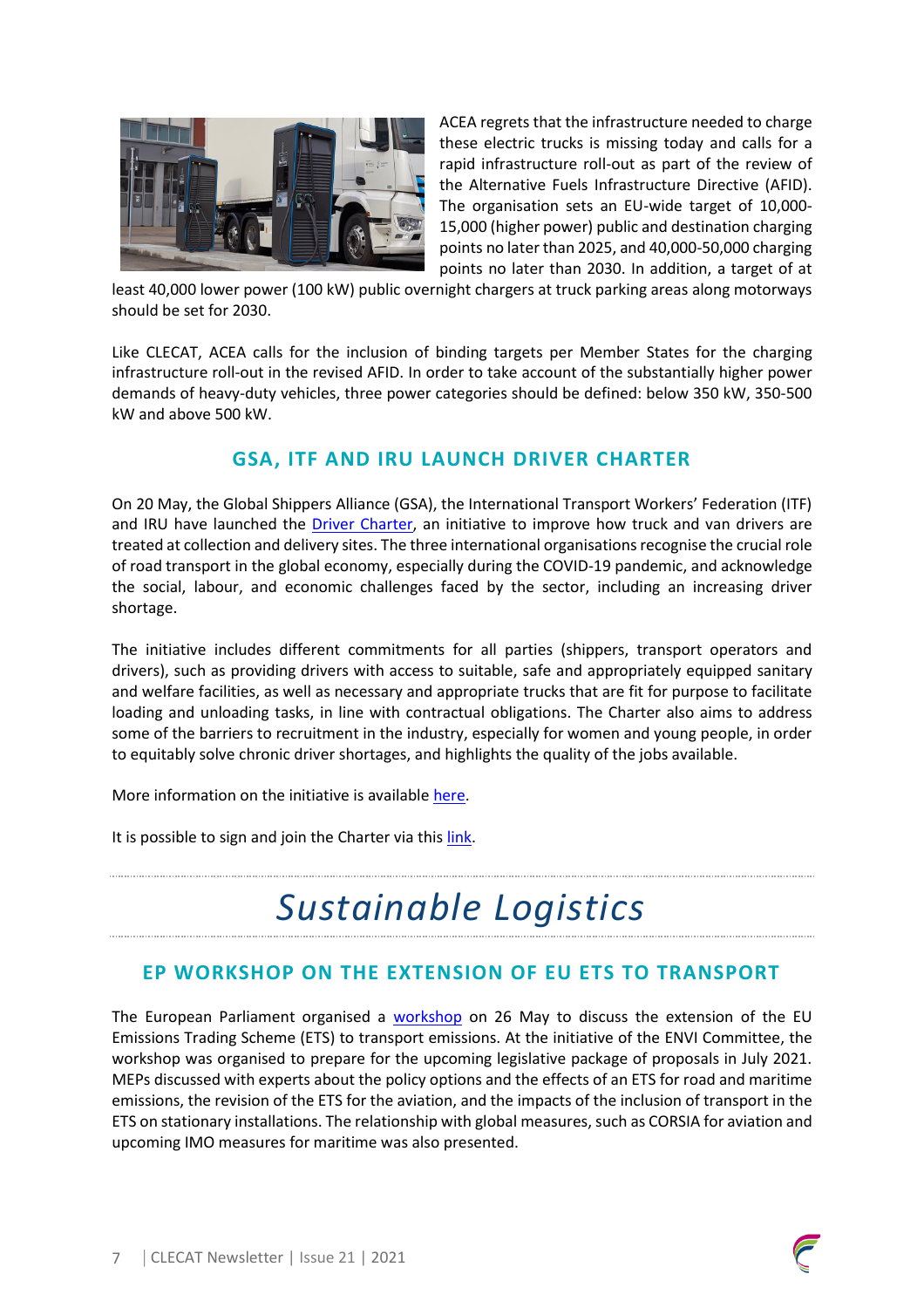Experts explained that the main advantage of the extension of ETS to transport is that it can provide revenues to incentivise the shift away from fossil fuels, subject to ringfencing of the revenues. It was recognised that while demand for transport is relatively inelastic, other measures would be needed to reduce emissions from the sector, such as  $CO<sub>2</sub>$ standards for road vehicles or the development and uptake of renewable fuels for all modes. MEPs questioned the timing of implementation, as an ETS



could not be put in place before 2025 which would undermine the objective of a 55% emission reduction by 2030. The social impact of putting a price on emissions was also discussed: the increase of the final price to end consumers can be significant which could have an impact for households and businesses.

A [background paper](https://www.europarl.europa.eu/cmsdata/233840/Extension-ETS-transport_background-paper_edited.pdf) provides details the current legal framework and the impacts of the inclusion of transport emissions in the EU ETS. This includes the option to include transport in the current ETS system or to build a separate ETS for transport. The recording of this workshop as well as the presentations of speakers are available via this [link.](https://www.europarl.europa.eu/committees/en/product/product-details/20210511WKS03563)

# *General*

### **ITF TRANSPORT OUTLOOK 2021**



The International Transport Forum published on 17 May the <u>[executive summary](https://www.itf-oecd.org/sites/default/files/transport-outlook-executive-summary-2021-english.pdf)</u> of its Transport Outlook 2021. Presented during the ITF Summit 2021, the document provides scenarios for the development of transport

demand up to 2050. It also models transport decarbonisation scenarios and their impacts on climate change. This edition includes a special focus on the impacts of the Covid-19 pandemic on transport systems, and models potential long-term changes with challenges and opportunities for decarbonisation. Based on this, the ITF Transport Outlook 2021 identifies decisions that policy makers will need to take to ensure a transition to sustainable mobility that is effective as well as equitable:

- Align COVID-19 recovery packages to revive the economy, combat climate change and strengthen equity
- Implement much more ambitious policies that will reverse the growth of transport  $CO<sub>2</sub>$ emissions
- Target different transport sectors with strategies that reflect their specific decarbonisation potential and challenges
- Support innovation to accelerate the technological breakthroughs needed to decarbonise transport
- Shift the priority to improving accessibility
- Intensify collaboration with non-transport sectors and between public and private actors

The executive summary is available in nine languages, as well as a 15-minute video explaining the main findings from the study via thi[s link.](https://www.itf-oecd.org/itf-transport-outlook-2021)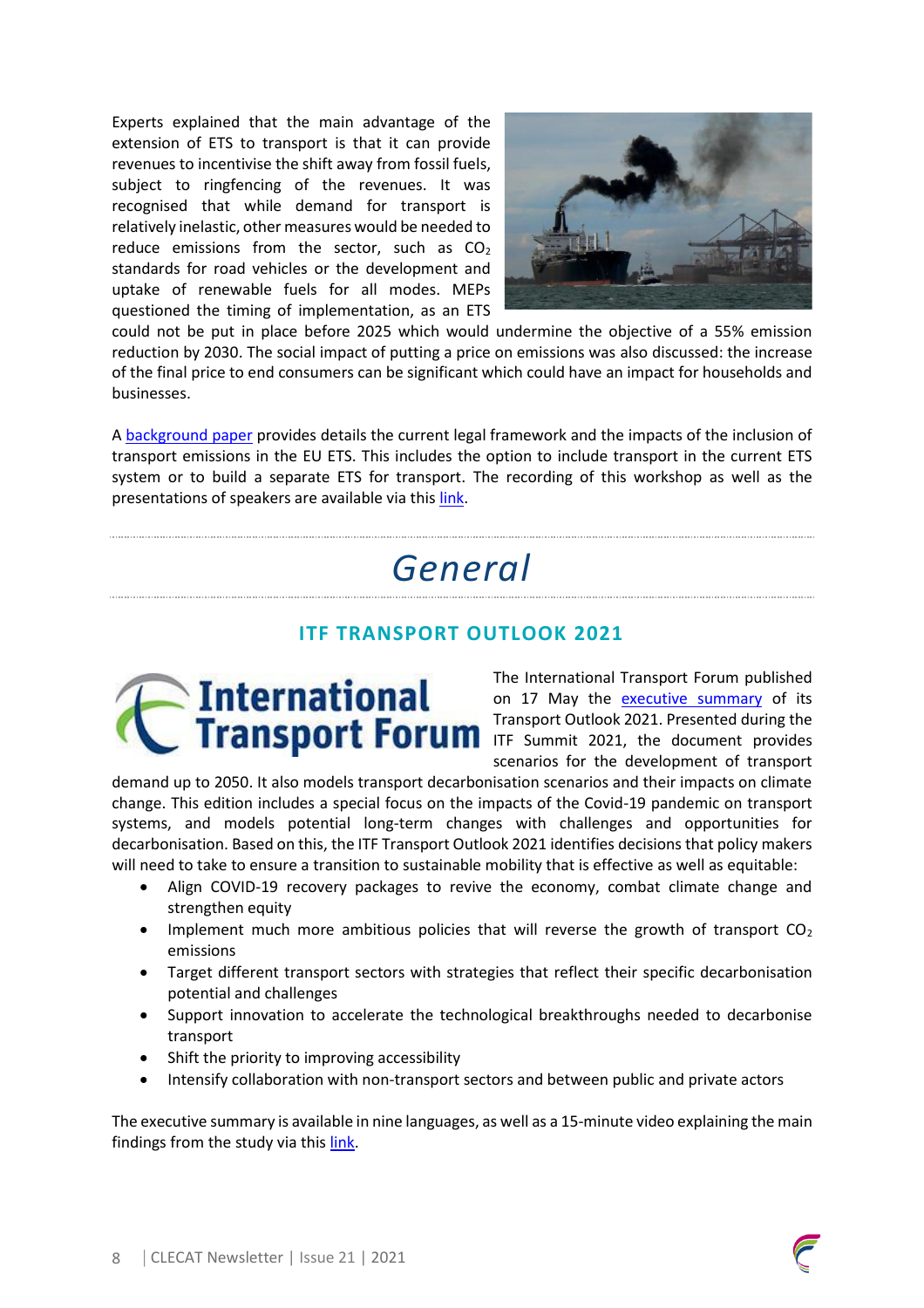## *Forthcoming Events*

### **CLECAT MEETINGS**

CLECAT Customs and Indirect Taxation Institute **31 May 2021, Online**

CLECAT Air Logistics Institute **8 June 2021, Online**

CLECAT Security Institute **8 June 2021, Online**

CLECAT Maritime Logistics Institute **14 June 2021, Online**

CLECAT Board **22 June 2021, Online**

CLECAT General Assembly **22 June 2021, Online**

CLECAT Rail Logistics Institute **23 June 2021, Online**

CLECAT Road Logistics Institute **7 July 2021, Online**

#### **EU MEETINGS**

#### **Council of the European Union**

Transport Council **3 June 2021, Luxembourg**

Environment Council **21 June 2021, Luxembourg**

#### **European Parliament**

European Parliament Transport Committee **16-17 June 2021, Brussels**

European Parliament Plenary

**7-10 June 2021, Brussels**